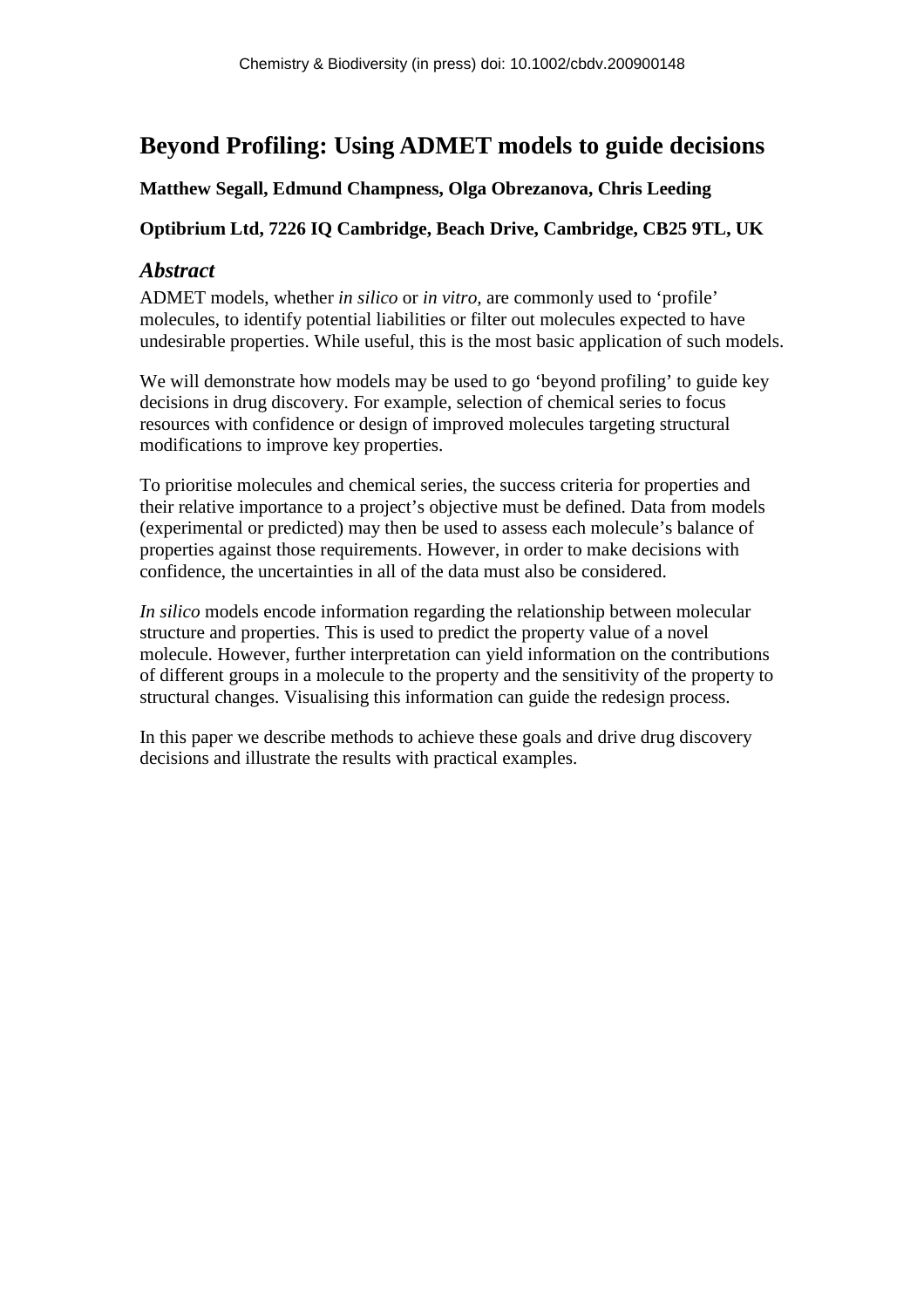## *Introduction*

The enormous cost of pharmaceutical R&D is driven by the high failure rate of molecules from the earliest phases, where thousands of molecules may be synthesized and screened in a single project, through to the most expensive clinical phases, where the success rate remains less than one in ten [1]. The reasons for these failures are numerous; however it is now widely accepted that a successful drug must satisfy a wide range of criteria, including absorption, distribution, metabolism and elimination (ADME), physicochemical and safety properties, in addition to potency against its therapeutic target.

To address this need, many approaches to measuring or predicting these properties in early drug discovery have been developed [2,3]. These allow data to be generated that provide information about critical properties on large numbers of molecules. However, this brings a new challenge: How to use this data to guide decisions that will enable resources to be quickly focussed on molecules that are likely to succeed downstream, thus improving the overall efficiency of the R&D process. This challenge, often described as 'multi-dimensional optimisation', is made even more difficult by the fact that these data sources, whether *in silico*, *in vitro*, or *in vivo*, are all models of the ultimate target system, a human patient. Furthermore, the data generated often exhibit significant uncertainty due to statistical errors in predictive models or variability in experimental assays.

This paper will not focus on the methods for generating data in drug discovery, but on approaches for using this data effectively, guiding key decisions regarding the selection and design of molecules. Specifically, we will look at approaches for identifying molecules likely to exhibit an appropriate balance of properties to meet the therapeutic objectives of a project and for using the information captured by *in silico* models to guide the design of molecules with improved properties.

We will contrast these novel approaches with simple 'profiling' that is commonly used to analyse the data for multiple properties. In profiling, the predicted or measured properties of a chemical series or molecule are compared against the project's criteria for success, or target product profile. Profiling may be a useful tool for spotting patterns in properties, such as consistent 'passes' or 'failures' against a given criterion. However, there are some significant limitations to the information that simple profiling provides. For example, a 'failure' against one criterion may be critical, while another could be less important to the outcome of the project – it may be appropriate to 'trade off' one property to achieve a better outcome in another.

In the first section we will describe simple profiling and illustrate some of its strengths and weaknesses. Following this, we will describe an approach that goes beyond this to provide a more comprehensive interpretation of the data. Finally, we will describe a novel method that gives additional interpretation of a predictive model to guide redesign of molecules to further refine their properties. These will be illustrated using practical examples from drug discovery projects and we consider some lessons learned regarding the application of these techniques in the Conclusions section.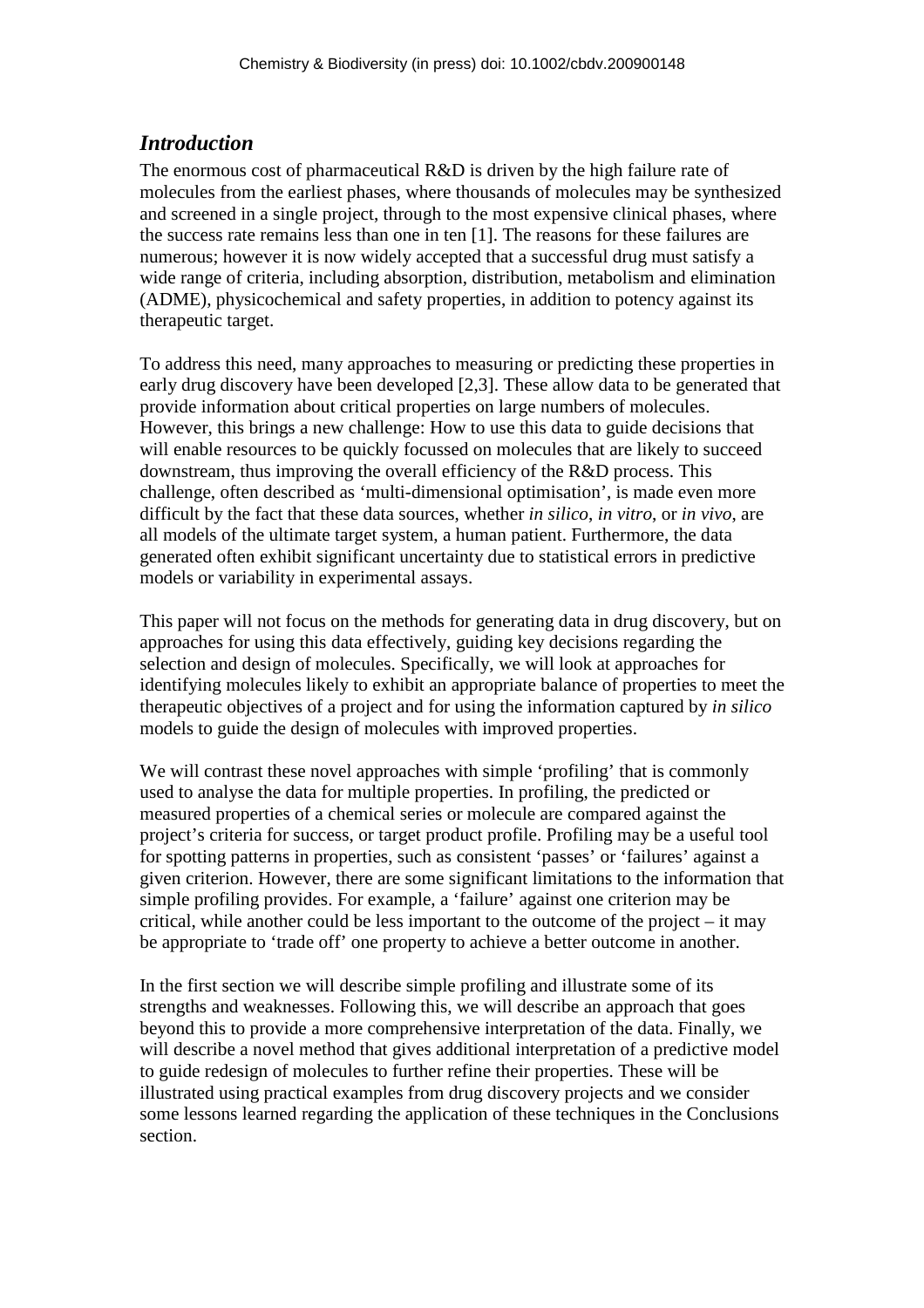## *Profiling*

Profiling a chemical series or molecule involves the comparison of predicted or measured values for a number of properties against pre-determined criteria that define a desirable molecule. These criteria are often described as a target product profile (TPP) and are typically chosen based on experience from previous projects. The TPP will vary from project to project, depending on the therapeutic target, intended route of administration and, potentially, commercial requirements such as differentiation from competitor molecules. The TPP may change as the project proceeds, usually (but not always) imposing more strict criteria during later phases.

An example of a simple TPP for predicted ADME properties is shown in the first two columns of the table in Figure 1, in this case designed to identify appropriate molecules for an orally dosed molecule against a non-CNS (peripheral) target. This is representative of a typical TPP for a hit-to-lead project, where potent hit molecules have been identified, but no further *in vitro* or *in vivo* data have been generated.



**Figure 1 Example of a simple scoring profile for a range of predicted ADME properties, chosen to identify compounds suitable for an orally dosed compound for a CNS target. The first two columns represent a target product profile (TPP), but a scoring profile requires additional information on the relative importance of the criteria, as represented by the length of the red bar in the third column.** 

Profiles for chemical series are conveniently visualized by plotting a histogram in which each bar represents the percentage of molecules in the chemical series that meet a criterion for a single property. Examples of these are shown in the top row of Figure 2. When examining properties on a molecule-by-molecule basis, 'traffic lights' that colour code properties according to whether they pass (green) or fail (red) the corresponding criterion or are close to the criterion boundary (yellow-orange) are often used. While visually appealing, this view rapidly becomes very complicated when dealing with large numbers of properties and, if an ideal (all green) molecule is not present, it is difficult to select molecules visually; for example is it better to have one red property value or three yellow?

In order to compare the results of simple profiling with scoring methods described below, we will use an example of a hit-to-lead project, in which a diversity-based screen yielded hits from multiple chemotypes, or arrays. The challenge for this project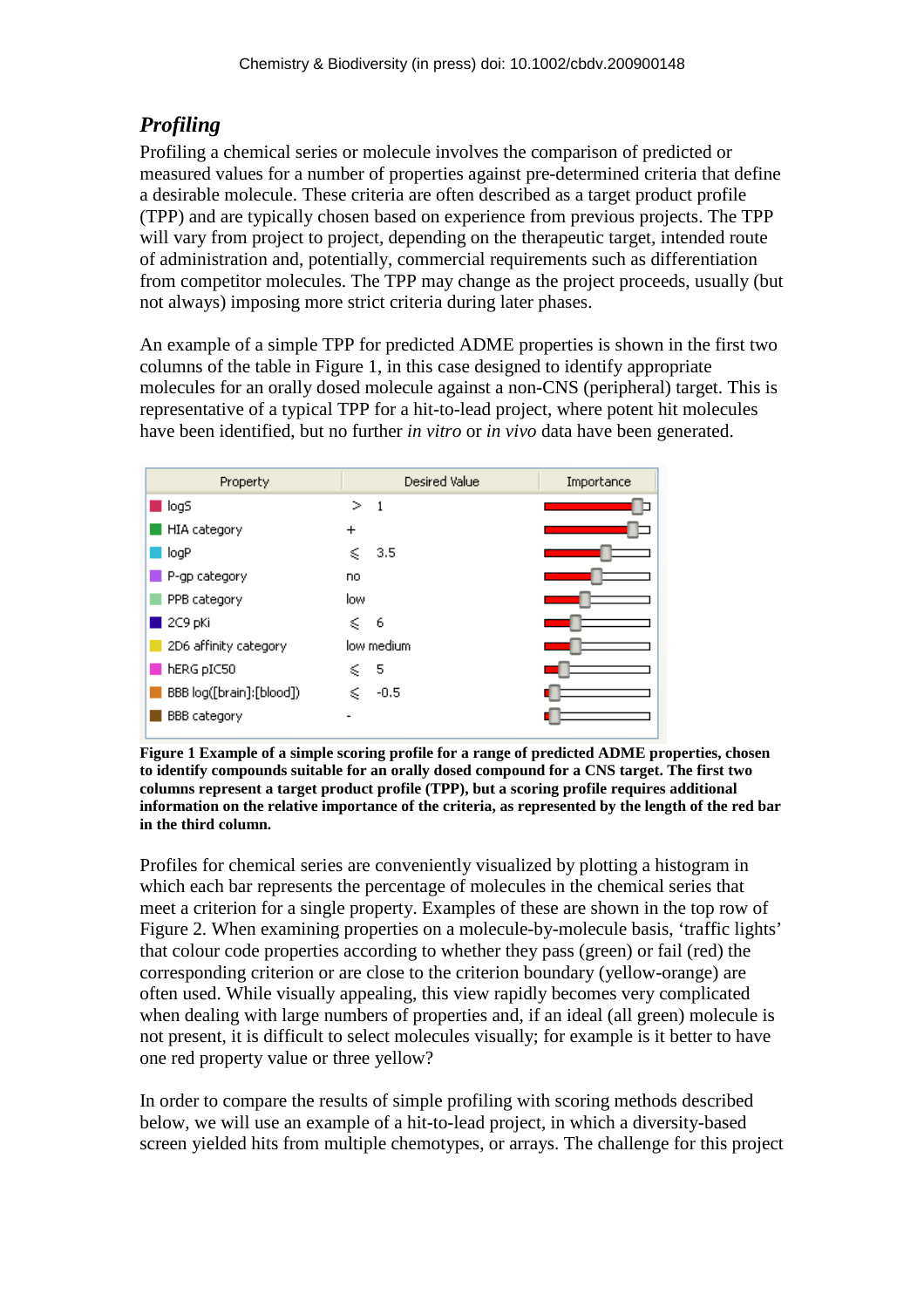team was to select a smaller number of chemistries in order to focus the use of their limited synthetic and experimental resources.

The histograms in the top row of Figure 2 show the results of a simple profile, using the TPP in Figure 1, for the molecules in three arrays, labelled A, B and C. From this analysis it is immediately clear that all of the molecules in array C fail to meet the criteria for five properties; solubility, logP, plasma-protein binding, CYP2C9 affinity and hERG inhibition. This indicates that the chemistry in array C is high-risk and the likelihood of designing a molecule that would overcome all five liabilities is low. However, comparing the profiles for arrays A and B provides less information. Both arrays show a similar rate of 'failures' but these are distributed across different properties. Are the 'failures' in array A more, or less, serious than those in array B? Furthermore, is either chemistry likely to yield molecules that will pass all of the criteria simultaneously?



**Figure 2 Profiles and scoring plots comparing three chemical arrays, A, B and C. The histograms in the top row indicate the percentage of compounds meeting the criterion for each predicted ADMET property as defined by the TPP in Figure 1. The colours of the bars correspond to the key in Figure 1. The second row shows scoring plots for the same arrays (as described in greater detail in Figure 3). Qualitatively, the greater area under the plot above for Array B indicates a higher likelihood of identifying high quality compounds in this chemical series.**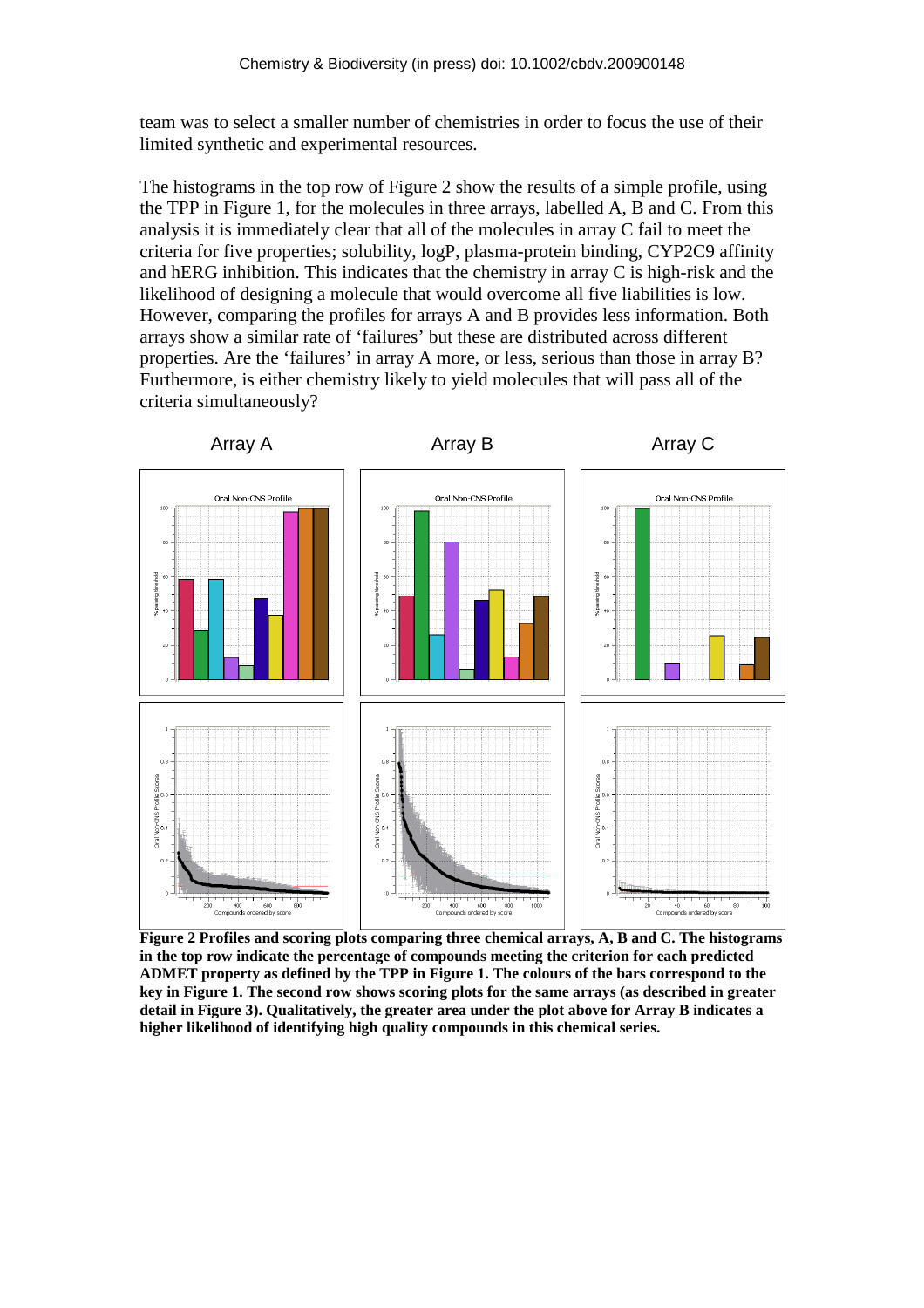### *Beyond Profiling - Probabilistic Scoring*

A more comprehensive alternative to profiling is to generate a score that reflects the overall quality of each molecule based on the available data and their relative importance within the TPP. The methods underlying the probabilistic scoring employed herein are discussed in more detail in [4] but here will give a brief overview.

A probabilistic score is one which indicates the probability of success of a molecule against some criteria (e.g. a TPP). To score molecules for a TPP, a scoring profile must be defined, similar to a TPP described above. However, in addition to each criterion in the TPP, it is also important to specify their relative importance, as in practice it is often necessary to make a trade-off between properties if an ideal molecule cannot be identified. This is illustrated in the third column of Figure 1 for the TPP shown. Furthermore, more subtle trade-offs can be defined than simple pass/fail criteria, as a scoring profile could contain more complex functions for each property representing a range of acceptability over the property value range.

When combining data on multiple properties, it is also important to consider the uncertainty in each data point, as this could lead to the overall uncertainty in the scores being high, reducing our ability to confidently distinguish high and low quality molecules.

The result of this process is a score for each molecule, representing the likelihood of a molecule meeting the scoring criteria and an uncertainty in the overall score, derived from the uncertainties in each of the individual property values. These uncertainties can be used to establish whether the available data allow molecules to be confidently distinguished, i.e. when one molecule can be confidently chosen over another. An illustration of the output for a small set of molecules is shown in Figure 3.



**Figure 3 In this graph, molecules are plotted along the** *x***-axis in rank order. The score is plotted on the** *y***-axis, with error bars indicating the overall uncertainty in the score. Here the top 5 compounds cannot be confidently distinguished; more data or further criteria are required to choose between these. However, ~50% of compounds are significantly less likely to meet the project criteria than the top 5.**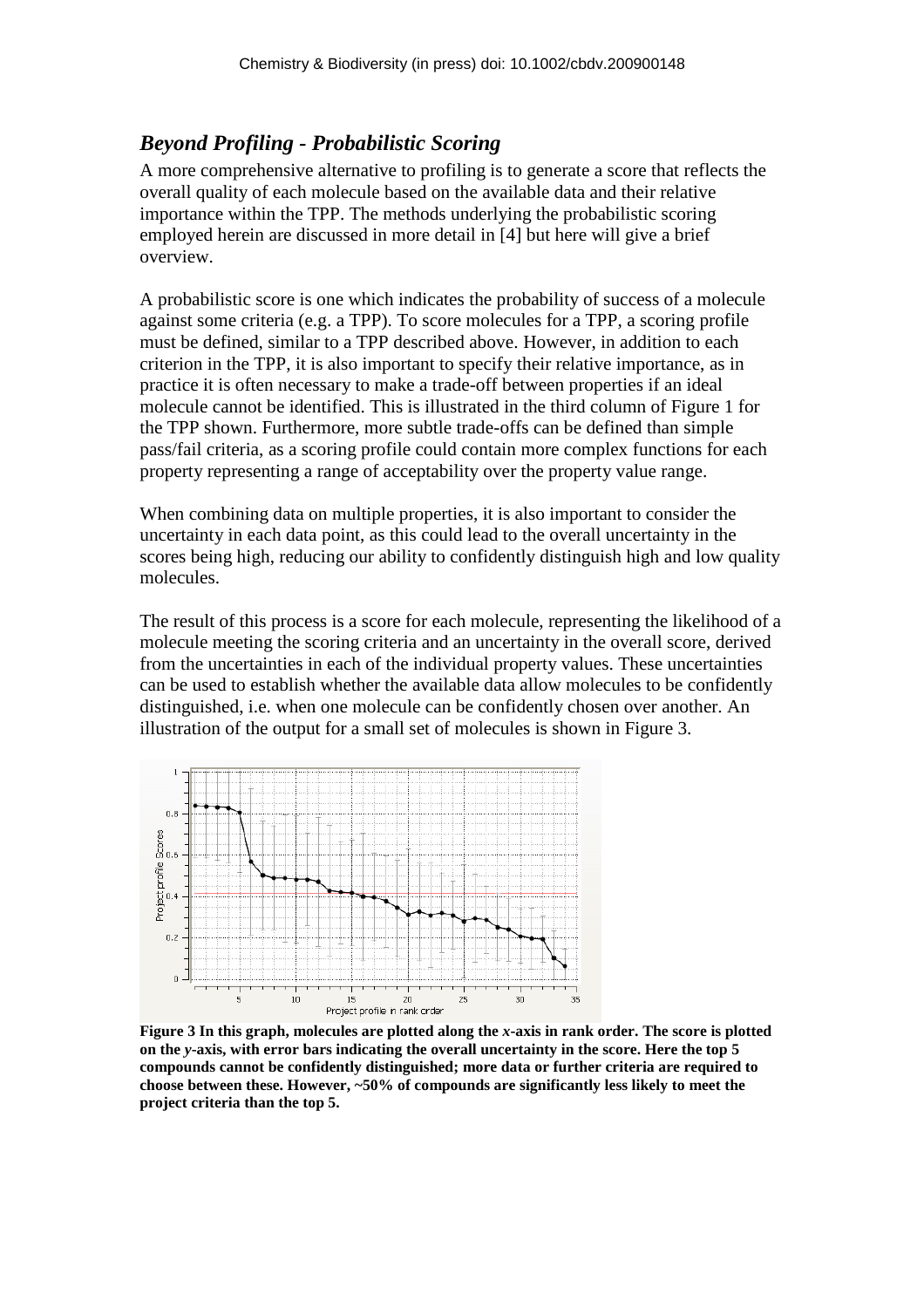Scoring the arrays illustrated in Figure 2 provides significant additional information, as shown by scoring plots in the bottom row of this figure. It remains easy to see that array C corresponds to high risk chemistry, the chances of success of these molecules are very small and there is a high degree of confidence in this assessment. However, there is now a clear difference between arrays A and B. It can be clearly seen that there are a number of molecules that have a high chance of success, i.e. of meeting the scoring criteria. Conversely, the overall chances of success of the best molecules in array A are significantly lower. Therefore, one can conclude that the majority of resources can confidently be focussed on array B. Due to the statistical uncertainties in the scores, it may also be valuable to expend a small effort on the highest scoring molecules in array A to confirm this conclusion.

Based on this analysis, the molecules from hit series B were selected for resynthesis and experimental study. A range of *in vitro* ADME properties were measured for these molecules which were re-scored based only on their *in vitro* properties. The results confirmed the predicted hypothesis and allowed efforts to be further focused and rapid progress to be made.

## *Guiding Redesign - Glowing Molecule*

As illustrated above, predictive models may be very effective for selecting molecules or chemical series when used in an appropriate framework. However, when looking in detail at smaller numbers of molecules a common criticism is that models give no indication as to why a molecule is predicted to have a certain property value, or how a molecule may be improved. Models encode relationships between molecular structure and properties, but interpreting and visualising this information to design better molecules has been almost impossible. This is particularly true of models built with modern 'machine learning' techniques such as artificial neural networks [5], Gaussian processes [6,7] or support-vector machines [8]. The models that these techniques create have commonly been described as 'black box.'

The Glowing Molecule method analyses the mathematical relationships captured by predictive models to create an intuitive visualisation of the impact of structural features of a molecule on a predicted property. The output of the analysis is a coloured field on which the 2D molecular structure is superimposed which clearly identifies 'problem' regions on a molecule and highlights functional groups that tend to improve a predicted molecular property. This information provides a guide to the changes that are most likely to result in a molecule with improved properties.

The underlying method is based on consideration of a predictive model as a mathematical function that relates a set of descriptors  $(x_1, x_2, x_3...)$  that characterise a molecule to a value of the property being modelled (y). Common descriptors include; simple 1D descriptors (e.g. molecular weight or atom counts), 2D descriptors (e.g. molecular fragments or topological polar-surface area), 3D descriptors that capture information about the shape of a molecule, and whole-molecule properties such as logP. The mathematical function  $f(x_1,x_2,x_3...)$  that correlates with the predicted property is typically fitted to a data set of molecules with known property values, using a statistical or 'machine learning' technique.

The mathematical function  $f(x_1,x_2,x_3...)$  can be considered to define a hypersurface in the space of descriptors. In the simplest, linear case,  $f(x_1, x_2, x_3...) = c_1x_1+c_2x_2+c_3x_3...$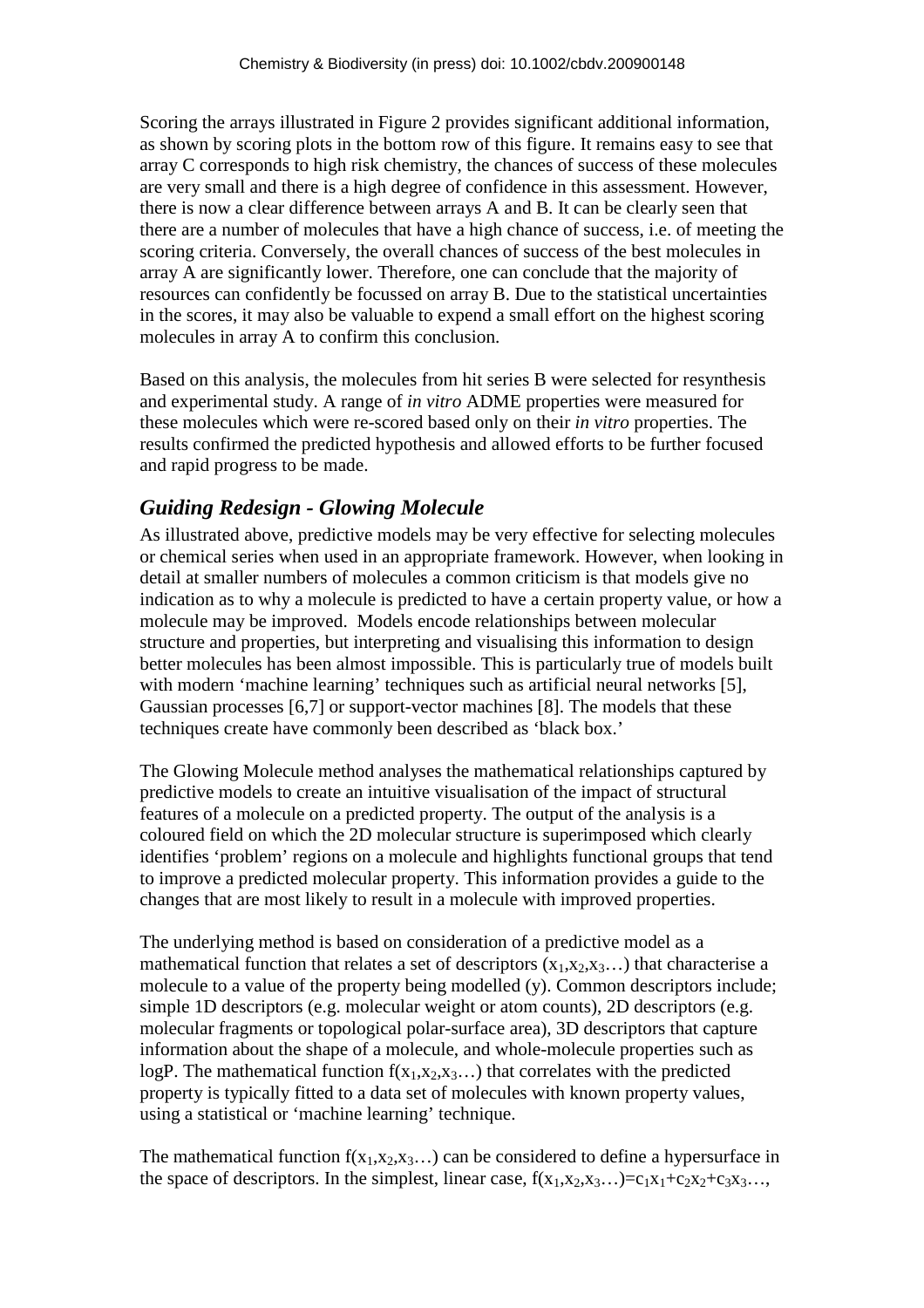this is simply a plane. However, for non-linear models such as those created using more advanced techniques, this hypersurface can adopt more complex forms. The act of making a prediction for a molecule can be represented as finding the 'height' (y) of this hypersurface for a given set of coordinates  $(x_1, x_2, x_3...)$ . However, the 'shape' of this surface contains additional information, in particular the descriptors that contribute most to variation in the property value.

It is notable that these trends are constant for a linear model; they do not depend on the particular molecule for which the prediction is being made. This reflects the relatively straightforward interpretation of linear models, where the influence of descriptors is simply related to the magnitude and sign of the coefficients in the equation  $(c_1, c_2, c_3...)$  [9]. However, the trends may vary significantly between molecules for non-linear forms of f.

If the contributions of each atom in a molecule to each descriptor can also be quantified, this enables the contributions of each atom to the overall trend in the molecule's property to be calculated. This is most easily achieved for 1D and 2D descriptors, but may be generalised to more complex descriptors.

In order to illustrate the application of Glowing Molecule, we will use an example from the public domain, in order to avoid issues of confidentiality regarding molecule structures. Rowley et al. [10] investigated a series of tryptamines with very high affinity and selectivity for the h5-HT2A receptor. Their main issue was to reduce affinity for the hERG IKr channel, measured by displacement of 4 nM [3H]-dofetilide binding to HEK cells stably expressing the hERG channel.

We have applied the Glowing Molecule analysis to this series, using the QSAR model of hERG pIC50 available within the StarDrop™ software package. As this model is based on 'gold standard' patch-clamp measurements, we expect only qualitative agreement with the dofetilide displacement results reported. Despite this, Figure 4 demonstrates that the resulting visualisation provides good guidance on structural modifications.



Predicted hERG pIC<sub>50</sub>: 7.0 This figure suggests that the piperidine moiety is the largest contributor to the high observed hERG affinity.

IKr $nk$ : 7.1



IKr pKi: 6.03 Predicted hERG pIC<sub>50</sub>: 5.9 The benzamide Nitrogen appears to be the major issue for this compound.



Predicted hERG  $pIC_{50}$ : 6.6 Changing from para- to meta-substituted piperidine reduced hERG inhibition. The figure indicates that removal of a benzyl group would further reduce hERG affinity.

IKr pKi: 6.3

6-F Indole Series

Indole Series





IKr $nk: 5.0$ Predicted hERG  $pIC_{50}$ : 6.0 Removal of this group has the anticipated effect.

IKr pKi: 5.27 Predicted hERG pIC<sub>50</sub>: 5.3 Substitution with cyclohexyl,<br>
which shows up as 'neutral,'<br>
further reduces hERG affinity. A<br>
uniform green 'glow' suggests that<br>
small changes are unlikely to have<br>
a significant further effect on the<br>
hERG affinity.

**Figure 4 Examples of the Glowing Molecule visualisation of hERG inhibition for two series of hERG inhibitors from [9]. The pKi for hERG channel inhibition, as measured by displacement of 4 nM [3H]-dofetilide binding to HEK cells, and the predictions from a model of hERG pIC50 are shown for comparison.**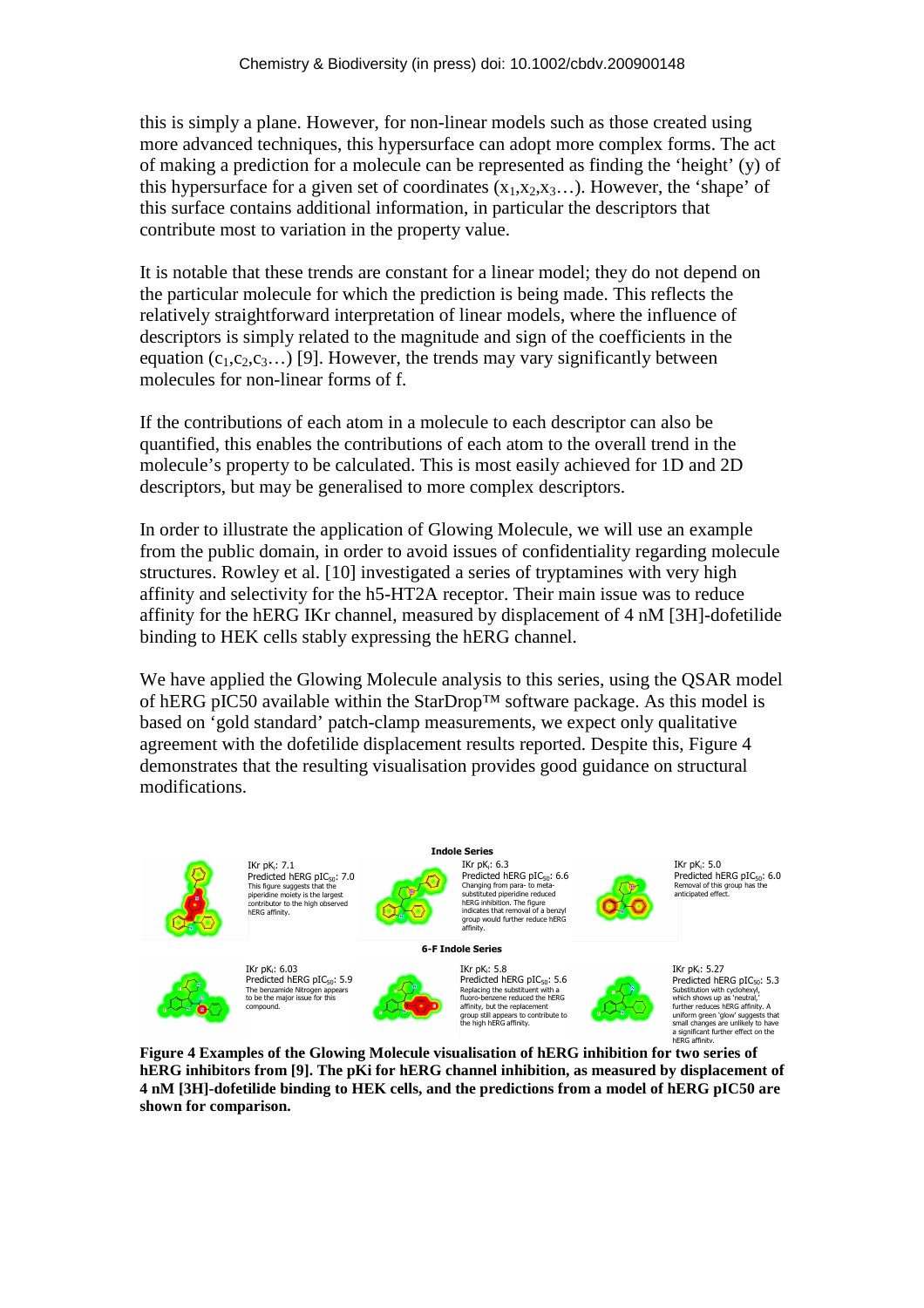If a predictive model does not yet exist for a property, it is first necessary to build an *in silico* model based on experimental data in order to use the Glowing Molecule. For example, the experimental results from molecules synthesised early in the project may be used. This modelling step captures the relationships between chemical structure and property value that is used to generate the Glowing Molecule. With the advent of robust, automatic modelling techniques it is no-longer necessary to have extensive computational chemistry experience to generate an *in silico* model for use in this way [11].

### *Conclusion*

In this paper we have discussed how *in silico* and *in vitro* ADME data may be used, along with other relevant properties, to guide decisions in the selection and design of high quality molecules with a high likelihood of success.

The key to this process is to use all of the available data, experimental and predicted, to identify those molecules that achieve the best balance of properties for the project's objectives. We have presented a framework that enables the property requirements to be clearly defined and applied to prioritise molecules and chemical series. This explicitly takes into account the uncertainty in the underlying data to provide an objective assessment of the decisions that the data supports, enabling resources to be focused with confidence.

When ideal properties cannot be found in existing molecules, *in silico* models may be used to guide the design of chemical modifications to create a novel molecule with improved properties. The Glowing Molecule method described herein uses the information captured when building a model to highlight regions of a molecule that have a strong influence on the property, guiding medicinal chemists to focus efforts on the chemistry that is most likely to produce an improved molecule.

In order to get the most out of these technologies, it is essential that they be directly accessible to the key decision-makers, who are usually project scientists. This allows the impact of decisions or new ideas to be explored interactively; with the high pace of modern drug discovery, delays while waiting for a specialist to analyse potential options often means that a decision is taken before the results arrive. As most project scientists are not computational specialists, access to these algorithms must be via an intuitive interface to reduce the barrier to their uptake and maximise their effective use.